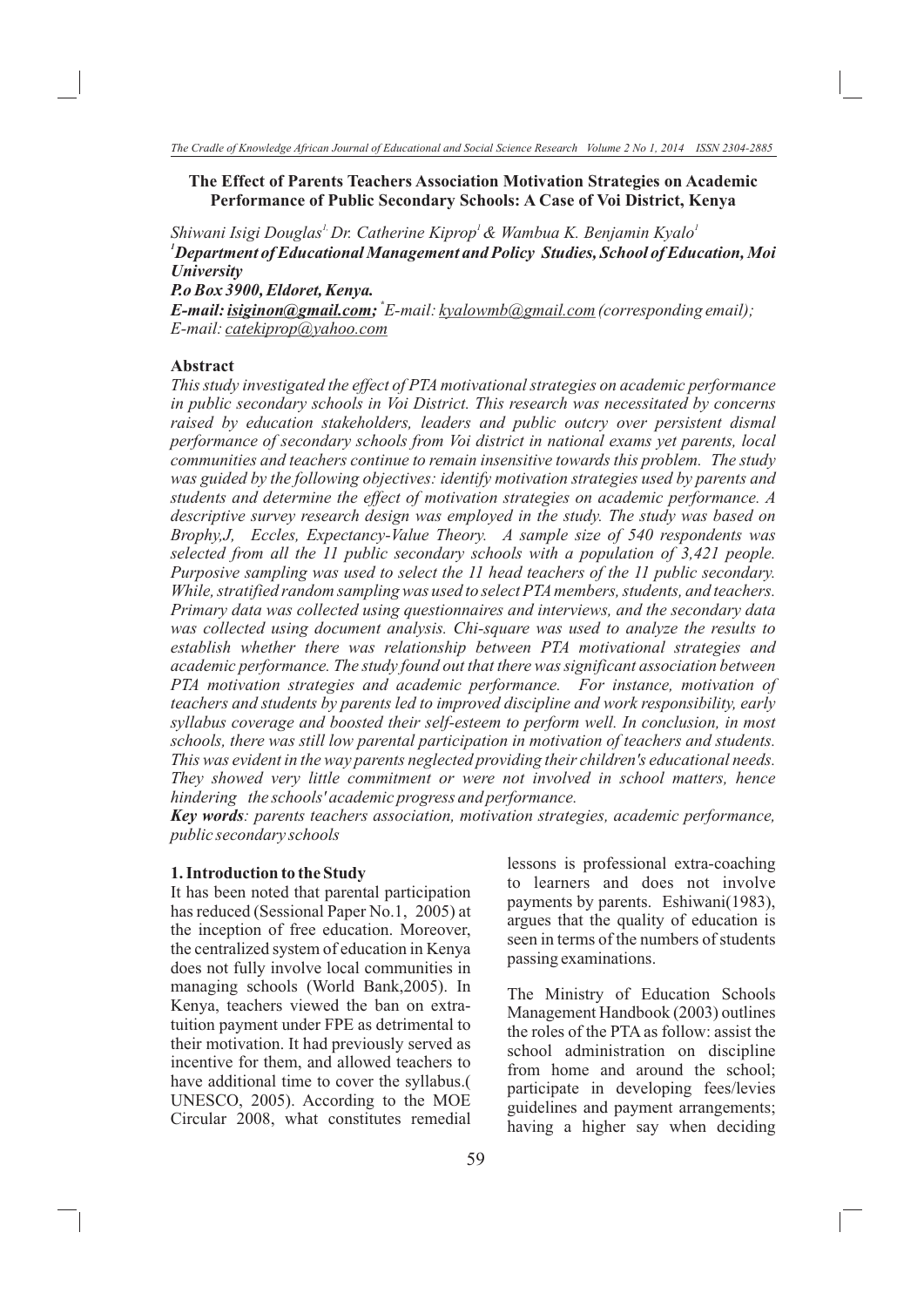development projects; ensure teachers in their schools are well looked after to motivate them to teach; provide required physical facilities, equipment and materials for teaching and learning; approve and finance as appropriate school development plan; elect parents representatives on BOG; maintain a register of parents; draw up regulations governing the conduct of the business and members, and participating in school functions such as prize giving.

#### **1.1 Statement to the Problem**

Wlodkowski and Jaynes( 1990) argue that teachers do make a difference to motivate students in learning even though teachers are not as powerful as parents who are the first teachers to a child. Kitogo(2009) observed that in Tanzania, Standard Seven Final Exams were poorly done due to lack of motivation of teachers and poor teaching and learning environment. It was noted that teachers living in rural areas led a pathetic life, which demoralized them. In Kenya, teachers expressed concern over parents' lack of involvement in post fee abolition. Parents no longer come to school to engage with teachers regarding students' performance and do not give in-kind contributions, (UNESCO, 2005).

Kiyapi (Personal communication, August  $27<sup>th</sup>$  2011), a former permanent secretary in the Ministry of Education, decried that parents in coast province have neglected their children education to teachers, and is the major cause of dismal performance in national exam. During the Voi District Head teachers Strategic Plan Meeting (2010), complaints were raised over parents who never turn up for school meetings and their indifferent and resigned attitude towards their children education and performance. Consequently, teachers felt demotivated in their work while students were disinterested in learning.

### **1.2 Summary of Literature Review**

Ofoegbu (2004) argues that teachers motivation is anything done to make the teacher happy, satisfied, dedicated, committed in such a way that they bring out the best in their places of work. Sergiovani(1987) found out that teachers get a lot of satisfaction by reaching out and affecting students, experiencing recognition and feeling responsible. Majority of administrators( head teachers) named three policies which affected their morale: shared governance in service, education and systematic supportive evaluation.

Epstein (1997) studied the moral and financial involvement of parents in their children academic motivation. It was concluded that parental moral involvement included: creating suitable home environment; expectations about children's academic performance; praise and appreciate children's academic performance; encourage children's participation in co-curricular activities; and evaluating and signing students' progress reports regularly. Parental financial involvement included: arranging proper tuition for children; providing transport facility, for example, school bus; proper healthcare facility; gifts or prizes for better performance; exposure trips and assisting in education daily life needs. Epstein (1997) research on parental involvement in their children academic motivation in rural areas concluded that most of the parents are not well aware of their role in children's education. In addition, their attitude is of irresponsible type, they do not take interest in their children education nor help children in their homework. They do not make arrangements for their tuition nor encourage their children to participate in co-curricular activities. Instead of positive reinforcement, the parents use negative reinforcement on their children. Musila's (2010) study found out that motivational practices available for teachers were extrinsic rewards such as token and gifts. In a few schools, intrinsic rewards such as recognition

motivated some teachers, however, poor working conditions led to dissatisfaction, low motivation and low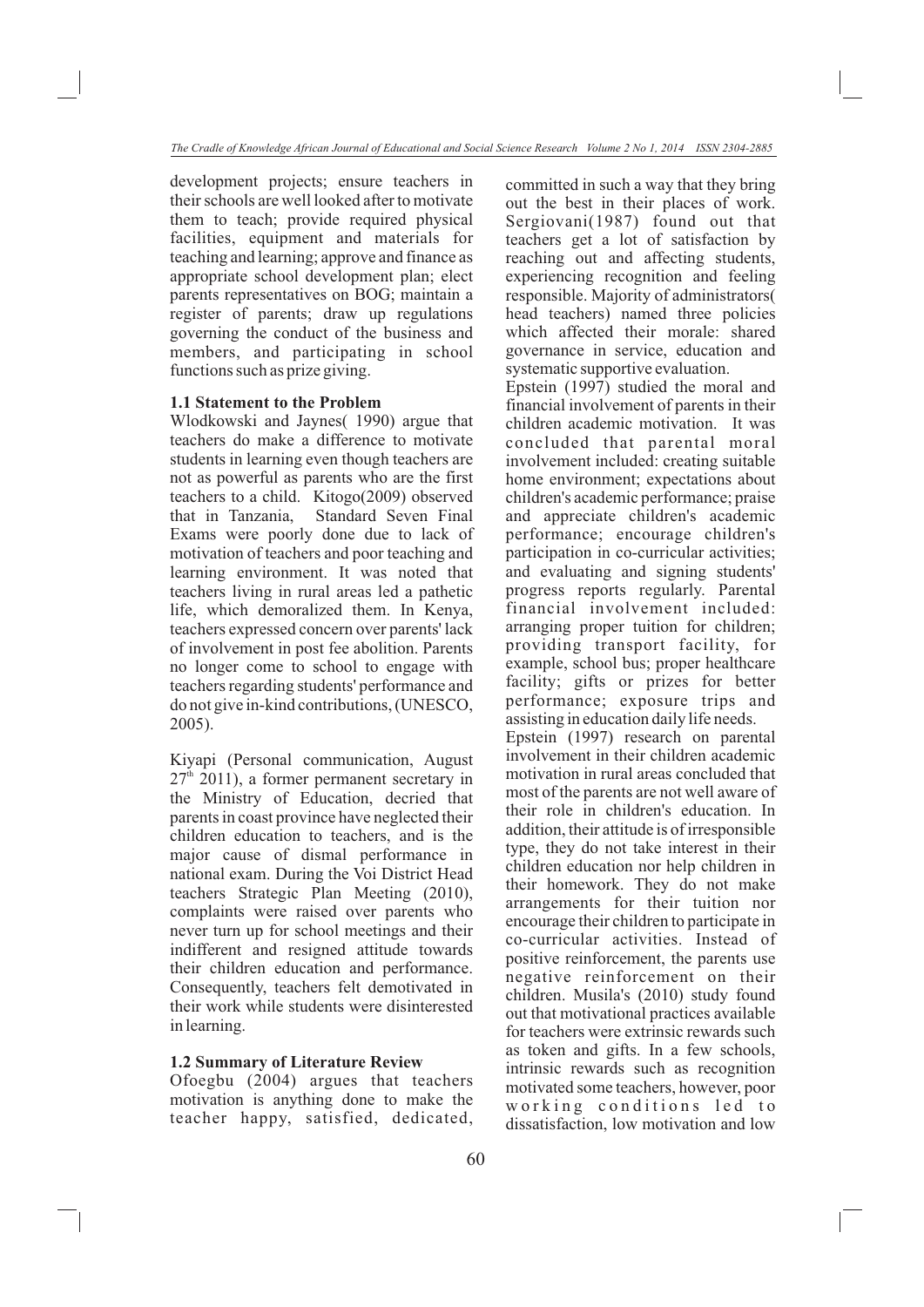pupils achievement in most of the schools.

#### **2. Methodology and Design**

The researcher used descriptive survey research design because it was appropriate to collect practical information and divergent views from quite a large group of respondents who are directly involved and affected in the running of schools. These respondents could provide consistent and reliable information on the ground based on their experiences in school. A sample size of 30 per cent of 3,421 was selected. Teachers, students, PTA members and head teachers were selected for the study. They formed a sample size of 540 respondents. The study included all 11 public mixed boarding and day secondary schools in Voi District. Simple random was used to select 478 students, and 40 teachers. Purposive sampling was used to select the 11 head teachers. Purposive sampling was also used to select only 11 PTA members who were literate and able to respond to the questionnaire written in English. The researcher used interviews schedule, questionnaires and document analysis guide as the main tools for collecting data. The content validity was used to measure the degree of accuracy in the data collected using the questionnaires. The instruments were presented to colleague students, supervisors and other experts within the School of Education, Moi University for verification. Their comments were found useful in modifying the instruments. The study used the test retest reliability on the research instruments to ascertain their reliability. Descriptive statistics such as frequency distribution tables, percentages, and means were used to summarize data collected. Thematic analysis for qualitative data was carried out.

### **3. Data Analysis, Presentation, Interpretation and Discussion**

## **3.1 Student-Teacher Motivational Needs**

The study sought information from respondents on the education needs for both teachers and students in school in order to identify student and teacher motivational needs. The results are shown in table (i):

| <b>ACTIVITY</b>          | <b>RESPONDENT</b> | <b>SA</b> |               | A              |               |                | $\mathbf{U}$ | D              |                |                | <b>SD</b>      | <b>TOTAL</b> |               |
|--------------------------|-------------------|-----------|---------------|----------------|---------------|----------------|--------------|----------------|----------------|----------------|----------------|--------------|---------------|
|                          |                   | frq       | $\frac{0}{0}$ | frq            | $\frac{0}{0}$ | frq            | $^{0}/_{0}$  | frq            | $\frac{0}{0}$  | frq $\%$       |                | frq          | $\frac{0}{0}$ |
| Library well<br>equipped | Student           | 265       | 55.4          | 193            | 40.4          | 06             | 1.3          | 09             | 1.9            | 05             | 1.5            | 478          | 100           |
| With books               | Teacher           | 23        | 57.5          | 12             | 30.0          | 01             | 2.5          | 0 <sup>3</sup> | 7.5            | 01             | 2.5            | 40           | 100           |
|                          | Parent            | 02        | 18.2          | 0 <sub>5</sub> | 45.5          | 02             | 18.2         | 01             | 9.1            | 01             | 9.1            | 11           | 100           |
| Safety facilities        | Student           | 255       | 53.3          | 203            | 42.5          | 07             | 1.5          | 11             | 2.3            | 02             | 0.4            | 478          | 100           |
| e.g.<br>accomodation     | Teacher           | 20        | 50.0          | 11             | 27.5          | 05             | 12.5         | 02             | 5.0            | 02             | 5.0            | 40           | 100           |
|                          | Parent            | 02        | 18.2          | 04             | 36.4          | 0 <sup>3</sup> | 27.3         | 01             | 9.1            | 01             | 9.1            | 11           | 100           |
| Scholarship              | Student           | 287       | 60.1          | 170            | 35.6          | 12             | 2.5          | 06             | 1.3            | 0 <sup>3</sup> | 0.6            | 478          | 100           |
| e.g. fees                | Teacher           | 24        | 60.0          | 09             | 22.5          | 04             | 10.0         | 02             | 5.0            | 01             | 0.2            | 40           | 100           |
|                          | Parent            | 07        | 63.6          | 02             | 18.2          | 01             | 9.1          | 01             | 9.1            | ÷,             | $\overline{a}$ | 11           | 100           |
| Laboratory<br>well       | Student           | 258       | 54.0          | 195            | 40.8          | 07             | 1.5          | 11             | 2.3            | 06             | 1.4            | 478          | 100           |
| equipped                 | Teacher           | 21        | 52.5          | 11             | 27.5          | 0 <sup>3</sup> | 7.5          | 0 <sup>3</sup> | 7.5            | 02             | 5.0            | 40           | 100           |
|                          | Parent            | 02        | 18.2          | 04             | 36.4          | 02             | 18.2         | 02             | 18.2           | 01             | 9.1            | 11           | 100           |
|                          | Student           | 253       | 52.9          | 167            | 34.9          | 21             | 4.4          | 17             | 3.6            | 20             | 4.2            | 478          | 100           |
| Recognition              | Teacher           | 24        | 60.0          | 0 <sub>5</sub> | 12.5          | 07             | 17.5         | 02             | 5.0            | 02             | 5.0            | 40           | 100           |
| e.g. praise              | Parent            | 06        | 54.5          | 0 <sub>3</sub> | 27.3          | 02             | 18.2         |                |                | $\overline{a}$ |                | 11           | 100           |
| Moral                    | Student           | 255       | 53.3          | 193            | 40.4          | 13             | 2.7          | 11             | 2.3            | 06             | 1.3            | 478          | 100           |
| Support                  | Teacher           | 22        | 55.0          | 10             | 25.5          | 02             | 5.0          | 04             | 10.0           | 02             | 5.0            | 40           | 100           |
|                          | Parent            | 02        | 18.2          | 06             | 54.5          | 02             | 18.2         | 01             | 9.1            | ÷,             | ÷              | 11           | 100           |
| Incentives /             | Student           | 261       | 54.5          | 192            | 40.2          | 07             | 1.5          | 13             | 2.7            | 0.5            | 1.0            | 478          | 100           |
| Rewards                  | Teacher           | 20        | 50.0          | 14             | 35.0          | 04             | 10.0         | 01             | 2.5            | 01             | 2.5            | 40           | 100           |
|                          | Parent            | 01        | 9.1           | 02             | 18.2          | 0 <sub>5</sub> | 45.5         | 02             | 18.2           | 01             | 9.1            | 11           | 100           |
| Meals e.g.               | Student           | 275       | 57.5          | 195            | 40.7          | 02             | 0.42         | 04             | 0.84           |                |                | 478          | 100           |
| Tea, lunch,              | Teacher           | 25        | 62.5          | 11             | 27.5          |                | 7.5          | 01             | 2.5            |                |                | 40           | 100           |
| Supper                   | Parent            | 04        | 36.4          | 06             | 54.5          |                | 9.1          |                | $\overline{a}$ | $\overline{a}$ | $\overline{a}$ | 11           | 100           |
| Transport                | Student           | 268       | 56.0          | 194            | 40.6          | 06             | 1.3          | 10             | 2.1            | L,             |                | 478          | 100           |
| Facilities e.g.          | Teacher           | 25        | 62.5          | 10             | 25.0          | 03             | 7.5          | 02             | 5.0            | ÷              |                | 40           | 100           |
| school bus               | Parent            | 05        | 45.4          | 02             | 18.2          | 03             | 27.3         | 01             | 9.1            |                |                | 11           | 100           |
| Health care              | Student           | 273       | 57.1          | 167            | 34.9          | 07             | 1.5          | 25             | 5.2            | 06             | 1.3            | 478          | 100           |
| Facility e.g.            | Teacher           | 23        | 57.5          | 12             | 30.0          | 01             | 2.5          | 04             | 10.0           |                | $\overline{a}$ | 40           | 100           |
| Dispensary               | Parent            | 01        | 9.1           | 0 <sub>5</sub> | 45.5          | 01             | 9.1          | 04             | 36.3           |                |                | 11           | 100           |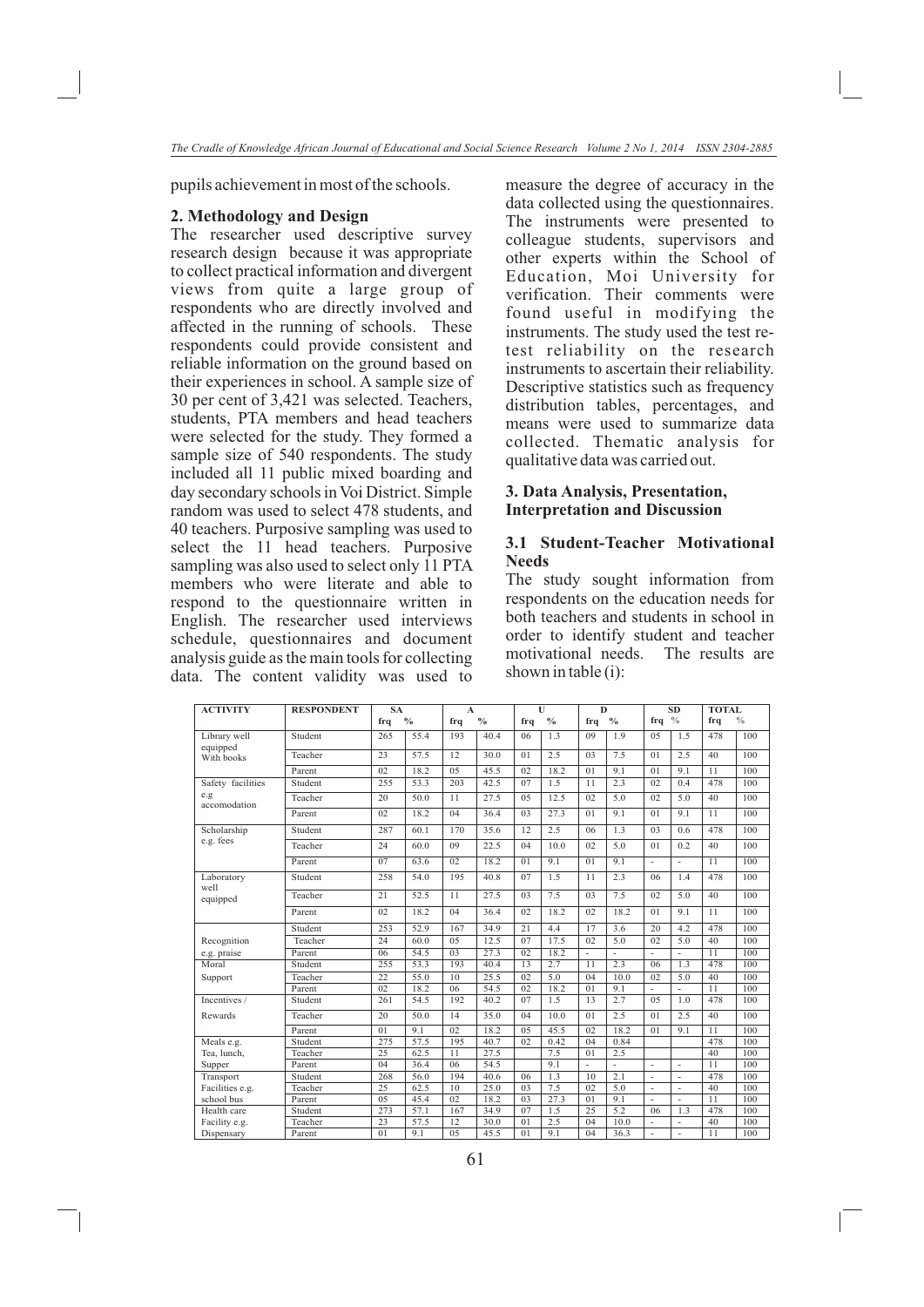The study found out that students and teachers crave for various needs that motivated them towards academic performance. They included the following categories of needs: need for sponsorship in terms of school fees or bursary; free meals such as tea, lunch or supper provided by PTA for teachers in school; transport facilities e.g. school bus for travel conveniences; medical or health care facility like school dispensary and medical personnel; safety need like adequate housing for teachers, and accommodation for students e.g. dormitories, dining hall, classrooms and ablution; well-equipped library and laboratory; encouragement and moral support e.g. parents checking students and school progress; Monetary rewards or incentives, and recognizing their efforts.

## **3.2 Motivation Methods Used by Parents in School**

The study sought to find out from respondents how parents motivate teachers and students with the objective of identifying methods of motivation used by parents in school. The results are presented in table (ii).

| <b>ACTIVITY</b>                                     | <b>RESPONDENT</b> | <b>SA</b> |               | $\mathbf{A}$ |                   | U              |               | D              |               | <b>SD</b> |               | <b>TOTAL</b> |               |
|-----------------------------------------------------|-------------------|-----------|---------------|--------------|-------------------|----------------|---------------|----------------|---------------|-----------|---------------|--------------|---------------|
|                                                     |                   | frq       | $\frac{0}{0}$ | frq          | $^{0}/_{0}$       | frq            | $\frac{0}{0}$ | frq            | $\frac{0}{0}$ | frq       | $\frac{0}{0}$ | frq          | $\frac{0}{0}$ |
| Contribute and<br>participate in                    | Student           | 25        | 5.2           | 147          | 30.8              | 16             | 3.3           | 237            | 49.6          | 53        | 11.1          | 478          | 100           |
| Workshops                                           | Teacher           | 04        | 10.0          | 13           | 32.5              | 01             | 2.5           | 20             | 50.0          | 02        | 5.0           | 40           | 100           |
|                                                     | Parent            | 02        | 18.2          | 06           | 54.5              | 01             | 9.1           | 02             | 18.2          | ä,        | à.            | 11           | 100           |
| Participate in<br>target setting                    | Student           | 29        | 6.1           | 225          | 47.5              | 11             | 2.3           | 145            | 30.3          | 68        | 14.2          | 478          | 100           |
| with<br><b>Students</b>                             | Teacher           | 03        | 7.5           | 12           | 30.0              | 04             | 10.0          | 04             | 10.0          | 17        | 42.5          | 40           | 100           |
|                                                     | Parent            | 01        | 9.1           | 0.5          | 45.5              | 02             | 18.2          | 01             | 9.1           | 02        | 18.2          | 11           | 100           |
| Pay remedial<br>fees at the                         | Student           | 26        | 5.4           | 186          | 38.9              | 07             | 1.5           | 205            | 42.9          | 54        | 11.3          | 478          | 100           |
| required time                                       | Teacher           | 01        | 2.5           | 12           | $\overline{30.0}$ | 02             | 5.0           | 20             | 50.0          | 0.5       | 12.5          | 40           | 100           |
|                                                     | Parent            | 01        | 9.1           | 04           | 36.4              | 02             | 18.2          | 0 <sub>3</sub> | 27.3          | 01        | 9.1           | 11           | 100           |
| Contribute and<br>participate in                    | Student           | 22        | 4.6           | 130          | 27.2              | 07             | 1.5           | 261            | 54.6          | 58        | 12.1          | 478          | 100           |
| field trip                                          | Teacher           | 02        | 5.0           | 12           | 30.0              | 01             | 2.5           | 21             | 52.5          | 04        | 10.0          | 40           | 100           |
|                                                     | Parent            | 01        | 9.1           | 06           | 54.5              | 01             | 9.1           | 02             | 18.2          | 01        | 9.1           | 11           | 100           |
| Coach/teach                                         | Student           | 25        | 5.2           | 73           | 15.3              | 15             | 3.1           | 240            | 50.2          | 125       | 26.2          | 478          | 100           |
| Students e.g.                                       | Teacher           | 02        | 5.0           | 06           | 15.0              | 02             | 5.0           | 20             | 50.0          | 10        | 25.0          | 40           | 100           |
| homework                                            | Parent            | 01        | 9.1           | 0.5          | 45.5              | 03             | 27.2          | 01             | 9.1           | 01        | 9.1           | 11           | 100           |
| Contribute to                                       | Student           | 21        | 4.4           | 83           | 17.4              | 11             | 2.3           | 251            | 52.5          | 112       | 23.4          | 478          | 100           |
| education                                           | Teacher           | 0.5       | 12.5          | 08           | 20.0              | 0 <sup>3</sup> | 7.5           | 20             | 50.0          | 04        | 10.0          | 40           | 100           |
| Needs e.g.<br>Library and<br>supplementary<br>books | Parent            | 01        | 9.1           | 06           | 54.5              | 03             | 27.3          | 01             | 9.1           | ÷,        | ä,            | 11           | 100           |

 The findings on table (ii) indicated that a number of motivation strategies were implemented by some parents, namely: Parents paid school fees at the required time; thus encouraged teaching-learning without interruptions, and also ensured smooth operations of school programs. They facilitated meetings and workshops, and cocurricular activities for both teachers and students by paying PTA levies for their travel. In addition, few parents were willing to contribute to field or exposure trips for students and teachers; paid remedial fees for extra-tuition; set academic targets with their children; offered guidance in students homework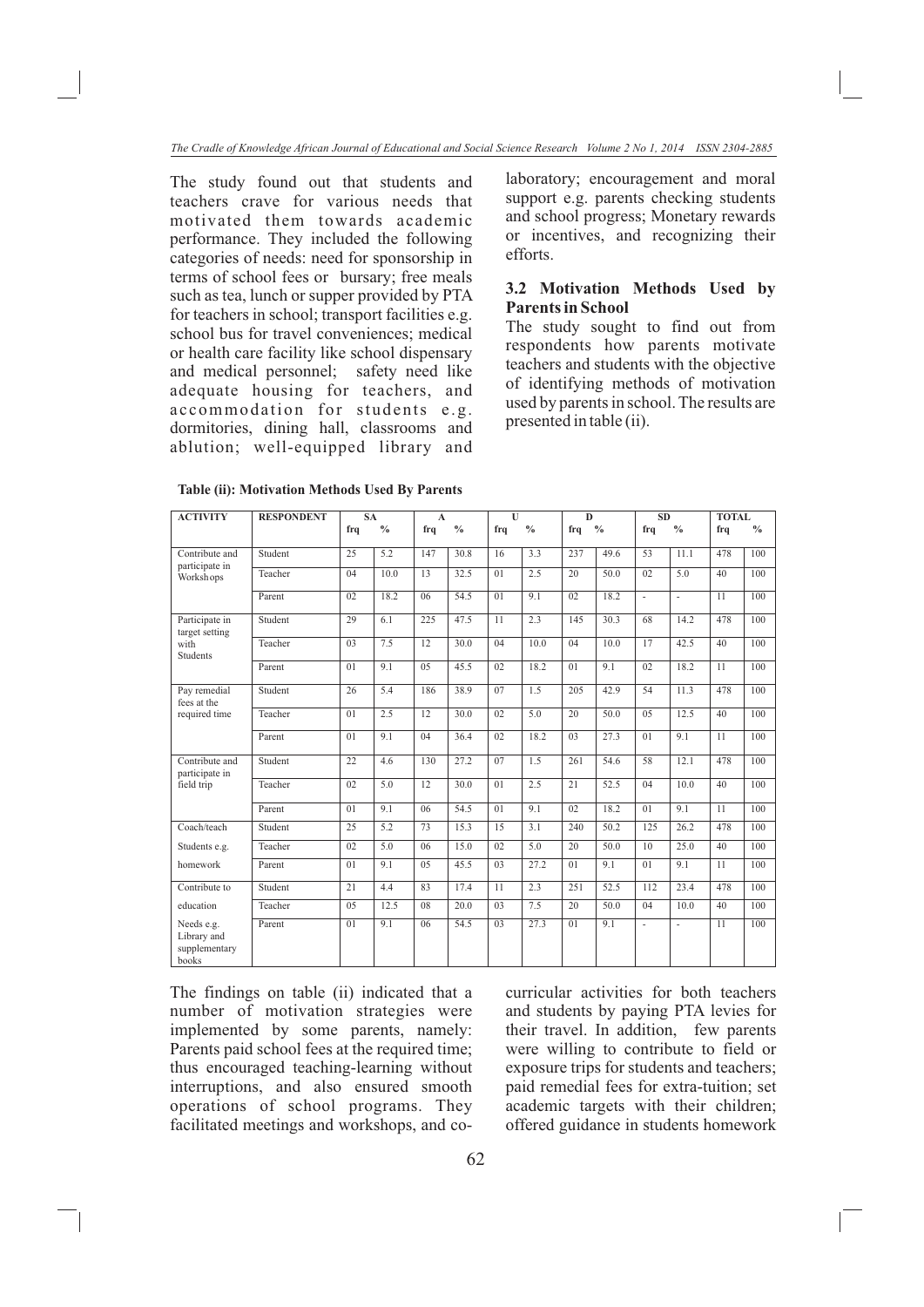and subject choice, and checked students academic and school progress.

## **3.3 PTA involvement in Motivation of Teachers and Students**

The study sought information from

respondents on parents' participation in various school matters with the objective of determining parental involvement in motivation of teachers and students. The results are indicated in table (iii).

| <b>ACTIVITY</b>                     | <b>RESPONDENT</b> | <b>SA</b> |               | $\mathbf{A}$ |               | $\mathbf{U}$   |             | $\bf{D}$       |               | <b>SD</b>      |               | <b>TOTAL</b> |               |
|-------------------------------------|-------------------|-----------|---------------|--------------|---------------|----------------|-------------|----------------|---------------|----------------|---------------|--------------|---------------|
|                                     |                   | frq       | $\frac{0}{0}$ | frq          | $\frac{0}{0}$ | frq            | $^{0}/_{0}$ | frq            | $\frac{0}{0}$ | frq            | $\frac{0}{0}$ | frq          | $\frac{0}{0}$ |
| Pay school fees<br>at required time | Student           | 36        | 7.5           | 91           | 19.0          | 19             | 4.0         | 270            | 56.5          | 62             | 13.0          | 478          | 100           |
|                                     | Teacher           | 01        | 2.5           | 0.5          | 12.5          | 01             | 2.5         | 23             | 57.5          | 10             | 25.0          | 40           | 100           |
|                                     | Parent            | 01        | 9.1           | 0.5          | 45.5          | 01             | 9.1         | 0 <sub>3</sub> | 27.3          | 01             | 9.1           | 11           | 100           |
| Participate in<br>school            | Student           | 26        | 5.4           | 83           | 17.4          | 21             | 4.4         | 245            | 51.3          | 103            | 21.5          | 478          | 100           |
| meetings                            | Teacher           | 02        | 5.0           | 08           | 20.0          | 03             | 7.5         | 21             | 52.5          | 06             | 15.0          | 40           | 100           |
|                                     | Parent            | 01        | 9.1           | 04           | 36.3          | 03             | 27.3        | 02             | 18.2          | 01             | 9.1           | 11           | 100           |
| Pay PTA levies                      | Student           | 34        | 7.1           | 89           | 18.6          | 22             | 4.6         | 297            | 62.1          | 36             | 7.6           | 478          | 100           |
| at the required<br>time             | Teacher           | 01        | 2.5           | 04           | 10.0          | 03             | 7.5         | 27             | 67.5          | 05             | 12.5          | 40           | 100           |
|                                     | Parent            | 01        | 9.1           | 0.5          | 45.5          | 01             | 9.1         | 02             | 18.2          | 02             | 18.2          | 11           | 100           |
| Contribute to                       | Student           | 15        | 3.1           | 110          | 23.0          | 31             | 6.5         | 286            | 59.9          | 36             | 7.5           | 478          | 100           |
| school as role<br>models            | Teacher           | 02        | 5.0           | 11           | 27.5          | 01             | 2.5         | 22             | 55.0          | 04             | 10.0          | 40           | 100           |
|                                     | Parent            | 02        | 18.2          | 06           | 54.5          | 02             | 18.2        | 01             | 9.1           | ÷.             |               | 11           | 100           |
| Participte in                       | Student           | 23        | 4.8           | 59           | 12.3          | 48             | 10.0        | 107            | 22.4          | 241            | 50.5          | 478          | 100           |
| School/class                        | Teacher           | 02        | 5.0           | 04           | 10.0          | 0 <sub>5</sub> | 12.5        | 09             | 22.5          | 20             | 50.0          | 40           | 100           |
| Activities                          | Parent            | ä,        | ä,            | 02           | 18.2          | 03             | 27.3        | 0.5            | 45.4          | 01             | 9.1           | 11           | 100           |
| Uphold                              | Student           | 84        | 17.6          | 166          | 34.7          | 46             | 9.6         | 157            | 32.9          | 25             | 5.2           | 478          | 100           |
| School with                         | Teacher           | 06        | 15.0          | 13           | 32.5          | 02             | 5.0         | 16             | 40.0          | 03             | 7.5           | 40           | 100           |
| Pride                               | Parent            | 02        | 18.2          | 06           | 54.5          | 02             | 18.2        | 01             | 9.1           | ä,             | ä,            | 11           | 100           |
| Encourage                           | Student           | 19        | 4.0           | 151          | 31.6          | 21             | 4.4         | 231            | 48.3          | 56             | 11.7          | 478          | 100           |
| Co-curricula                        | Teacher           | 02        | 5.0           | 12           | 30.0          | 0 <sup>3</sup> | 7.5         | 18             | 45.0          | 0 <sub>5</sub> | 12.5          | 40           | 100           |
| Activities                          | Parent            | 01        | 9.1           | 07           | 63.6          | 02             | 18.2        | 01             | 9.1           | ×.             | ٠             | 11           | 100           |

#### **Table (iii): PTA involvement in school matters**

The study found out that there was low parental participation in motivating teachers and students in school matters. First, majority of parents delayed in payment of school fees and other levies, hence, interrupted teachinglearning time and operations of school programs. Secondly, majority of parents infrequently attended school or class meetings, therefore did not contribute to decision making to come up with school policies that would improve performance. Majority of parents were also unwilling to sustain and support co-curricular activities because they failed to pay for activity fees at required time; buy new sports kits for student, and did not contribute towards other activities like drama and music. There was very little or lack of parental support in offering guidance over students' homework

and subject choice; monitoring students, and schools progress, resulting in laxity of students towards academic work, and reduced morale in teachers towards their work.

In addition, parents were reluctant to provide education needs of students such as a school library with reading and revision materials; transport e.g. school bus, and a school dispensary with medical personnel. Parents also neglected their children education entirely on teachers whom they did not appreciate in terms of offering in-kind contributions such as free meals; thus, teachers were demotivated in their work. As a result, the operation of school and academic progress were adversely affected.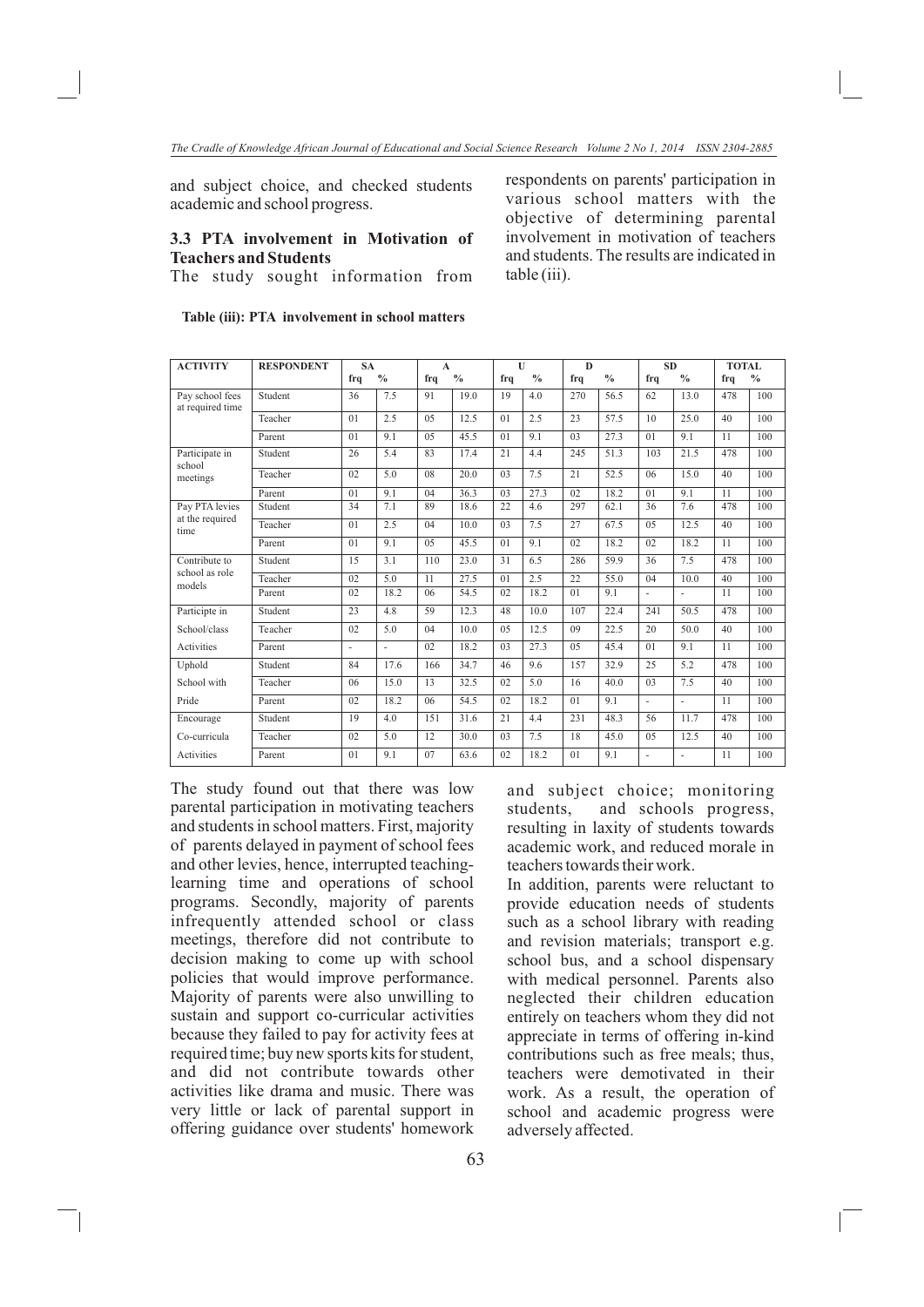## **3.4 Role of Motivation on Academic Performance**

The study sought the views of respondents on how motivation strategies used by parents influence academic performance

with objective of establishing the role of motivation on academic performance of schools. The results are shown in table (iv):

| <b>ACTIVITY</b>                                   | <b>RESPONDENT</b> | <b>SA</b> |               | A              |               | U              |               | D                        |               | <b>SD</b>      |               | <b>TOTAL</b> |               |
|---------------------------------------------------|-------------------|-----------|---------------|----------------|---------------|----------------|---------------|--------------------------|---------------|----------------|---------------|--------------|---------------|
|                                                   |                   | frq       | $\frac{0}{0}$ | frq            | $\frac{0}{0}$ | frq            | $\frac{0}{0}$ | frq                      | $\frac{0}{0}$ | frq            | $\frac{0}{0}$ | frq          | $\frac{0}{0}$ |
| Encourage student<br>attendance and<br>completion | Student           | 285       | 59.6          | 171            | 35.8          | 08             | 1.7           | 11                       | 2.3           | 0 <sub>3</sub> | $0.6^{\circ}$ | 478          | 100           |
|                                                   | Teacher           | 23        | 57.5          | 09             | 22.5          | 0.5            | 12.5          | 0 <sub>3</sub>           | 7.5           | ٠              |               | 40           | 100           |
|                                                   | Parent            | 07        | 63.6          | 0 <sub>3</sub> | 27.3          | 01             | 9.1           | ٠                        | ٠             | ٠              |               | 11           | 100           |
| Boost self -esteem to<br>perform                  | Student           | 279       | 58.4          | 159            | 33.3          | 11             | 2.3           | 17                       | 3.5           | 12             | 2.5           | 478          | 100           |
|                                                   | Teacher           | 22        | 55.0          | 10             | 25.0          | 02             | 5.0           | 04                       | 10            | 02             | 0.5           | 40           | 100           |
|                                                   | Parent            | 01        | 9.1           | 0.5            | 45.5          | 0 <sub>3</sub> | 27.3          | 02                       | 18.2          | ٠              |               | 11           | 100           |
| Improved discipline<br>and work<br>responsibility | Student           | 281       | 58.8          | 187            | 39.1          | 0 <sub>3</sub> | 0.6           | 0.5                      | 1.0           | 02             | 0.4           | 478          | 100           |
|                                                   | Teacher           | 24        | 60.0          | 14             | 35.0          | 02             | 5.0           | $\overline{\phantom{a}}$ |               |                |               | 40           | 100           |
|                                                   | Parent            | 01        | 9.1           | 0.5            | 45.5          | 04             | 36.3          | 01                       | 9.1           | ٠              | ٠             | 11           | 100           |
| Early syllabus work/                              | Student           | 253       | 53.0          | 168            | 35.1          | 17             | 3.6           | 25                       | 5.2           | 15             | 3.1           | 478          | 100           |
| Coverage                                          | Teacher           | 23        | 57.5          | 13             | 32.5          | 02             | 5.0           | 02                       | 5.0           | ٠              |               | 40           | 100           |
|                                                   | Parent            | 01        | 9.1           | 0 <sub>3</sub> | 27.2          | 0.5            | 45.5          | 02                       | 18.2          | ÷,             |               | 11           | 100           |
| Higher grades to                                  | Student           | 289       | 60.5          | 177            | 37.0          | 09             | 1.9           | 0 <sub>3</sub>           | 0.6           | ÷,             | $\sim$        | 478          | 100           |
| further education                                 | Teacher           | 27        | 67.5          | 11             | 27.5          | 02             | 5.0           | ٠                        | ٠             | ۰              |               | 40           | 100           |
| & future career                                   | Parent            | 02        | 18.2          | 06             | 54.5          | 03             | 27.3          | ٠                        | ٠             | ۰              |               | 11           | 100           |

**Table(iv): Role of Motivation on Academic Performance**

The findings indicated that majority of the respondents were aware that parents play a pivotal role in encouraging students' attendance, completion, and transition in education. In addition, teachers and students felt motivated to improve work responsibility and discipline when parents offer guidance and support, and monitor academic progress in school and at home. Moreover, the respondents were aware that when parents were committed to paying school fees, PTA levies, and remedial fees, then teachers and students would have sufficient time to cover the syllabus and revision, pay attention to weak students in order to perform well. Teachers and students desired to be appreciated for their efforts as it boosted their confidence to perform well academically.

#### 4. **Conclusions**

From the above findings, it was concluded that:

Majority of parents failed to address education needs of teachers and students owing to low social-economic background and negligence. For example, teacher craved for housing units and free meals, moral support or encouragement from parents. While, students needed adequate accommodation in the dormitories and classrooms; wellequipped school library and laboratory. Other needs included transport e.g. school bus for travel conveniences; medical facility and medical personnel; monetary incentives or rewards and recognition e.g. opportunities for personal growth such as exposure trips. Failure to address educational needs in schools discouraged teachers and students; hence, performed dismally. Majority of the parents ignored and were non-committal to a few measures or strategies put in place to achieve academic performance in schools. For instance, very few parents contributed to field or exposure trips for students and teachers; payment of remedial fees for extra-tuition; setting of academic targets with their children; offering guidance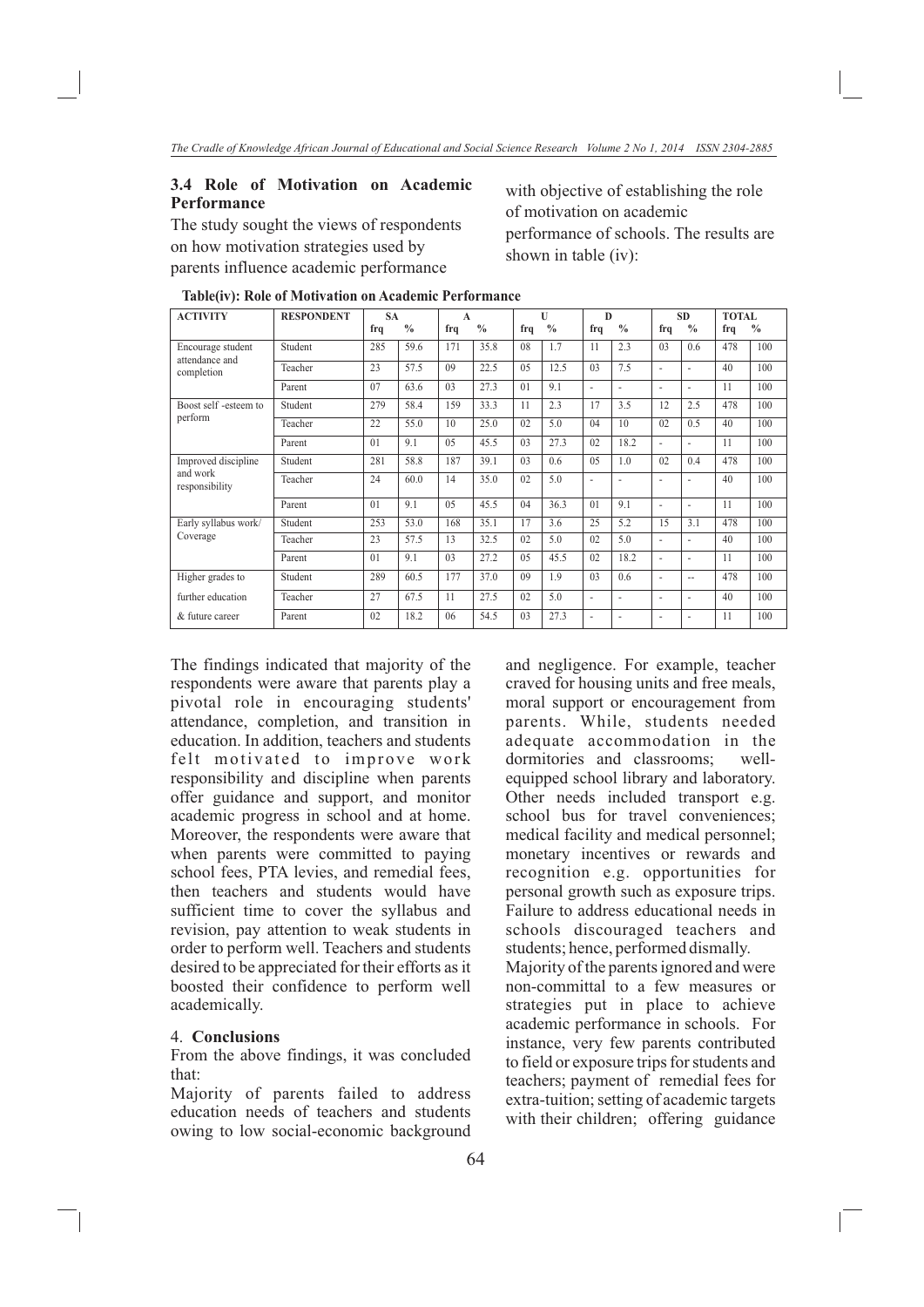to students' homework and subject choice, and checking students' progress in school.

Moreover, there was low parental participation in motivation of teachers and students evident from parental negligence in providing education needs and very little or non-involvement in school matters e.g. parents failure to participate in school meetings or functions, hence, hindering operations of the schools and academic progress.

Furthermore, majority of the parents had resigned attitude and were insensitive about their role in encouraging school performance. They were unwilling to monitor school work responsibility and discipline; payment of remedial fees, PTA levies and school fees promptly to provide sufficient time for teaching-learning in order to cover the syllabus and carry out revision on time. They were also reluctant to appreciate teachers and students efforts in school to boost their confidence to perform well.

### *5. Recommendations*

From the findings discussed, the following recommendations were reached:

i) Other education stake holders e.g. CBOs and CDF should sensitize and support parents on their education role for both the children and schools through workshops or education forum in order to provide educational needs for schools apart from parenting role.

ii). Parents should be informed on motivation methods that have been used in performing schools across the country to improve academic performance in PTA meetings, newsletters, chiefs' barazas and have them sign commitments to that effect.

iii) The school administration should enlighten parents to participate in school matters by establishing proper channels and policies on school functions or meetings, open or visiting days, infrastructure development, and diverse ways of income generating for schools in the form of school fees with penalty on defaulters.

iv.) There is urgent need for awareness on parents to re-dedicate their efforts towards supporting the government commitment on education beyond just enrolling their children in school for free education but also to improve and sustain academic achievement and educational gains in schools for their children future aspirations.

# **Reference**

- Brophy, J. Eccles, J.S & Anderman, L.H. (1999) *Toward a model of the value aspects of motivation in education;* developing appreciation for particular learning domains and activities in education psychology 34(2), 75-85: Newyork
- Epstein, J. (1998)*How to improve program for parental involvement* .New York: Education Horizon pg. 66
- Epstein, J. Marvis, G.Sb & Henderson, A.T. (1997) *School, family and community partnerships*. Thousand OaksCrown press
- Eshiwani, G.(1983*) Education in Kenya since independence.* Nairobi: EAEP
- Frase,L.E(1992) *Maximizing people power in schools: motivating and managing teachers and staff*. Newbury Park CA: Corwin Press, Inc.
- Kathuri, N.J & Pals, A.D.(1993) *Introduction to education research*. Njoro: Education Media Centre.
- Kombo, B.K. & Tromp, D.L.A(2006) *Proposal and Thesis Writing: an introduction.*  Nairobi: Paulines Publication for Africa

Kothari, C.R.(2004) *Research methodology*: Methods and Techniques.

MOE Science & Technology(2008)*Interim guidelines on tuition and MOCK exams:Circular no. MOE/GEN/G11/11/14.* Nairobi: MOE,Kenya